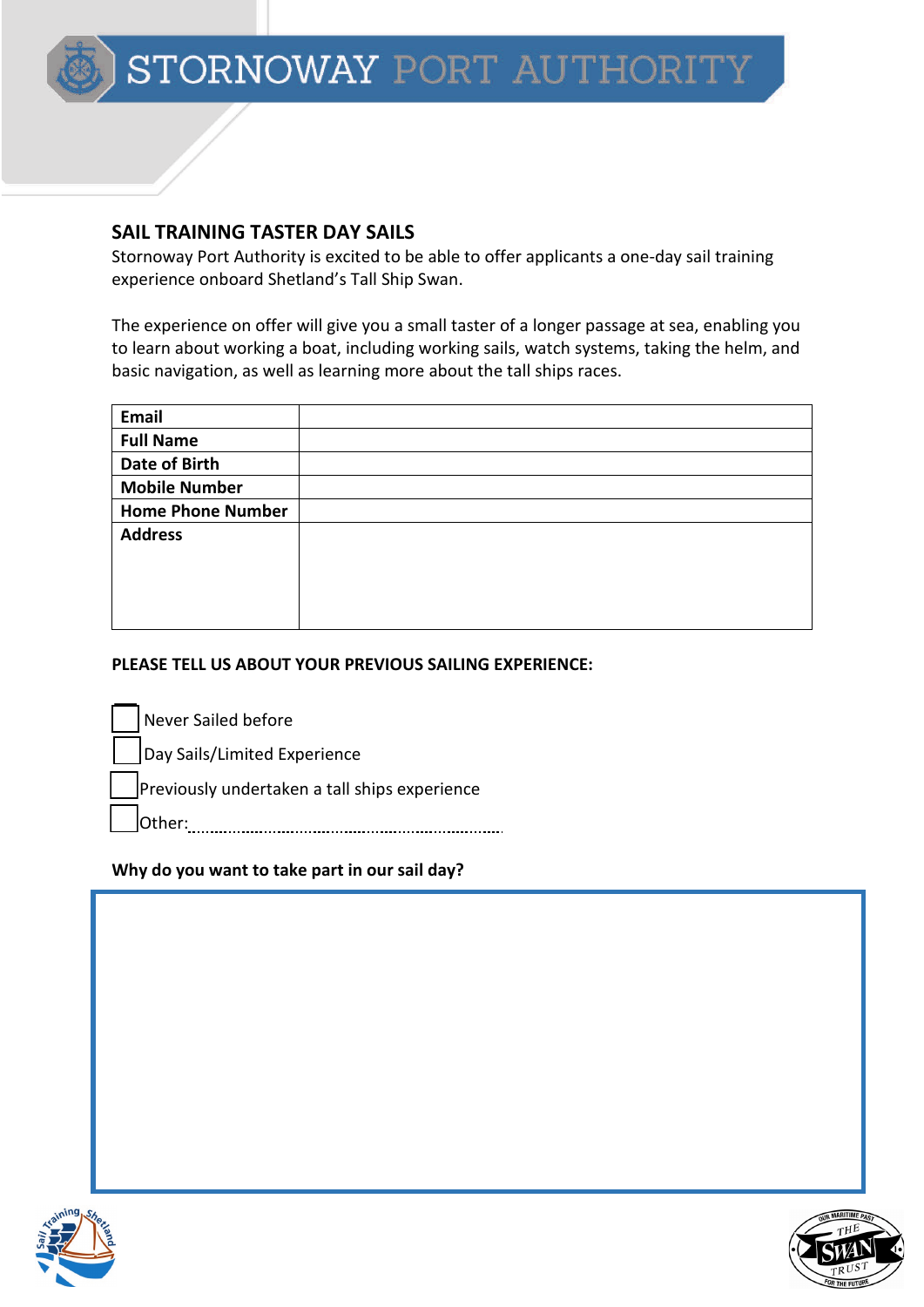### **What days would you be available to take part?**

 $\rfloor$  Friday 10<sup>th</sup> June 2022

Saturday 11<sup>th</sup> June 2022

### **Are you considering applying to sail in the Tall Ships Races 2023?**



**Do you require to rely on public transport to get to Stornoway Harbour and if so, what is the earliest time you can arrive there?**

### **How did you hear about our taster day?**

Facebook Instagram

Our website

Other Advertisement (Radio, Paper, Etc.)

Other:

# **Consent to Information being used by Stornoway Port Authority Sail Training Shetland and The Swan Trust:**

Tick all that apply

I am over the age of 16 and consent to my information being used by the above organisations to process my application.

I am under the age of 16 and consent to my information being used by the above organisations to process my application and have sought parental/guardian consent to take part.